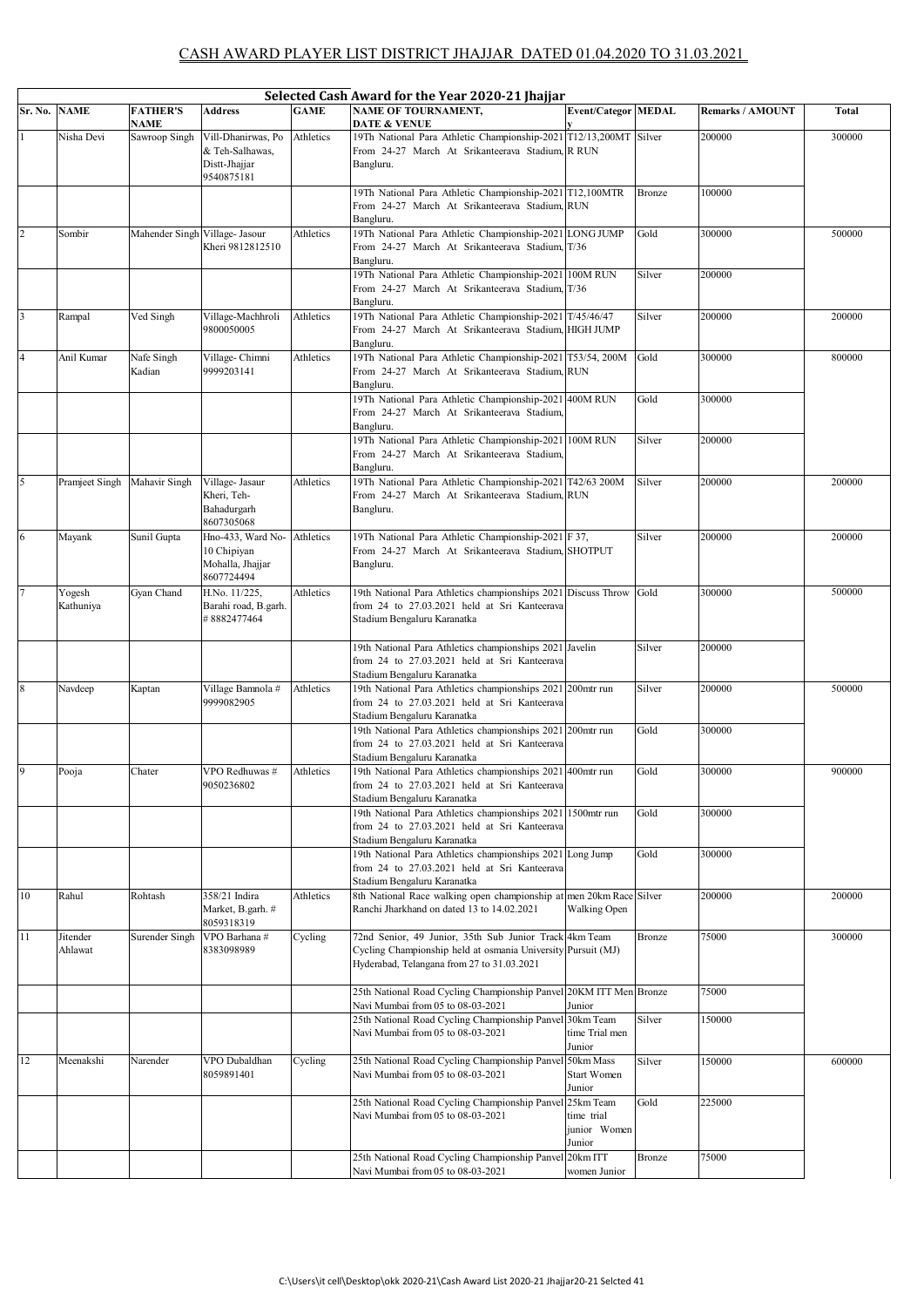## CASH AWARD PLAYER LIST DISTRICT JHAJJAR DATED 01.04.2020 TO 31.03.2021

| Sr. No. NAME |                             | <b>FATHER'S</b><br>NAME | <b>Address</b>                                              | <b>GAME</b>            | <b>NAME OF TOURNAMENT,</b><br><b>DATE &amp; VENUE</b>                                                                                                                     | <b>Event/Categor MEDAL</b> |               | <b>Remarks / AMOUNT</b> | Total  |
|--------------|-----------------------------|-------------------------|-------------------------------------------------------------|------------------------|---------------------------------------------------------------------------------------------------------------------------------------------------------------------------|----------------------------|---------------|-------------------------|--------|
|              |                             |                         |                                                             |                        | 72nd Senior, 49 Junior, 35th Sub Junior Track<br>Cycling Championship held at osmania University Pursuit<br>Hyderabad, Telangana from 27 to 31.03.2021                    | 4km Team                   | Silver        | 150000                  |        |
| 13           | Niha                        | Rajesh                  | VPO MP Majra #<br>853644773                                 | Cycling                | 72nd Senior, 49 Junior, 35th Sub Junior Track Team Sprint<br>Cycling Championship held at osmania University (SJG)<br>Hyderabad, Telangana from 27 to 31.03.2021          |                            | Silver        | 100000                  | 100000 |
| 14           | Neeru Dahiya                | Bijender                | VPO Birdhana<br>7357356044                                  | # Kabaddi              | 47th Jr. National Kabaddi Championship Girls Team<br>held at SP Office Grounds Suryapet (Telangana)<br>from 22 to 25.03.2021                                              |                            | Gold          | 225000                  | 225000 |
| 15           | Antim Togadiya Jaibir Singh |                         | VPO Birdhana<br>9050800185                                  | Kabaddi                | 47th Jr. National Kabaddi Championship Girls Team<br>held at SP Office Grounds Suryapet (Telangana)<br>from 22 to 25.03.2021                                              |                            | Gold          | 225000                  | 225000 |
| 16           | Ritu                        | Balwan Singh            | VPO Kanodha#<br>9467071984                                  | Netball                | 38th Senior National Netball Championships Team<br>(Men & Women) 2020-21 held at Mansa College<br>of Education . Koka Kurud Road Bhilai (c.G) from<br>24 to 27 march 2021 |                            | Gold          | 300000                  | 300000 |
| 17           | Aanchal                     | Santokh                 | VPO Ashoudha<br>Todran#<br>9416978091                       | Netball                | 33rd Junior Netball Championships (Boys and Team<br>Girls) 2020-21 held at Sardar Patel Stadium<br>Ground Khammam Dist. Telangana from 24 to<br>27.02.2021                |                            | Gold          | 225000                  | 225000 |
| 18           | Vinita                      | Rajesh                  | VPO Madana Kalan Netball<br>#9350318223                     |                        | 33rd Junior Netball Championships (Boys and Team<br>Girls) 2020-21 held at Sardar Patel Stadium<br>Ground Khammam Dist. Telangana from 24 to<br>27.02.2021                |                            | Gold          | 225000                  | 225000 |
| 19           | Manisha                     | Rajesh                  | VPO Madana Khurd Netball<br>#9992617150                     |                        | 33rd Junior Netball Championships (Boys and Team<br>Girls) 2020-21 held at Sardar Patel Stadium<br>Ground Khammam Dist. Telangana from 24 to<br>27.02.2021                |                            | Gold          | 225000                  | 225000 |
| 20           | Harsh                       | Rajbir                  | VPO Madana Khurd Netball<br>#9053134276                     |                        | 33rd Junior Netball Championships (Boys and Team<br>Girls) 2020-21 held at Sardar Patel Stadium<br>Ground Khammam Dist. Telangana from 24 to<br>27.02.2021                |                            | Gold          | 225000                  | 225000 |
| 21           | Deepanshu<br>Ahlawat        | Karan Singh             | VPO Dighal #<br>9991675403                                  | Netball                | 33rd Junior Netball Championships (Boys and Team<br>Girls) 2020-21 held at Sardar Patel Stadium<br>Ground Khammam Dist. Telangana from 24 to<br>27.02.2021                |                            | Gold          | 225000                  | 225000 |
| 22           | Prachi                      | Khel Singh              | Hno-1335, Village-<br>Mahrana, Distt-<br>Jhajjar 9306388292 | Netball                | 38Th Senior National Netball Championship2021<br>From24-27March2021 At Mansa College Of<br>Kurud<br>Road Bhilai,<br>Education,<br>Kohka<br>Chhatisgarh.                   |                            | Gold          | 300000                  | 300000 |
| 23           | Muskan                      | Anoop Singh             | VPO Mehrana #<br>9306617521                                 | Netball                | 33rd Junior Netball Championships (Boys and Team<br>Girls) 2020-21 held at Sardar Patel Stadium<br>Ground Khammam Dist. Telangana from 24 to<br>27.02.2021                |                            | Gold          | 225000                  | 525000 |
|              |                             |                         |                                                             |                        | 38th Senior Netball Championships (Boys and Team<br>Girls) 2020-21 held at Mansa College of<br>Education, Kohka Khurd road Bhilai (C.G) from<br>24 to 27.03.2021          |                            | Gold          | 300000                  |        |
| 24           | Kirti                       | Baljeet                 | VPO Mehrana #<br>8708168271                                 | Netball                | 38th Senior Netball Championships (Boys and Team<br>Girls) 2020-21 held at Mansa College of<br>Education, Kohka Khurd road Bhilai (C.G) from<br>24 to 27.03.2021          |                            | Gold          | 300000                  | 300000 |
| 25           | Navdeep                     | Kuldeep                 | Village-Sasroli                                             | <b>PENCAK</b><br>SILAT | Pre-Teen Sub Junior Junior National Pencak Silat Team<br>Championship -2021 Held 12 To 14 Feburary-<br>2021                                                               |                            | Silver        | 150000                  | 150000 |
| 26           | Manjeet Singh               | Chhaju Ram              | Village-Dubaldhan,<br>Distt Jhajjar<br>8168120133           | Swimming               | 20Th<br>National<br>Para<br>Swimming 100MTR<br>Championship2020-21 From 20-22 March 2021 BACK<br>At Mount Litera Zee School, Whitefield, STROKE S-8<br>Bangluru.          |                            | Gold          | 300000                  | 600000 |
|              |                             |                         |                                                             |                        | Swimming 100MTR<br>20Th<br>National<br>Para<br>Championship2020-21 From 20-22 March 2021 Breast<br>At Mount Litera Zee School, Whitefield, STROKE SB-7<br>Bangluru.       |                            | Silver        | 200000                  |        |
|              |                             |                         |                                                             |                        | National<br>20Th<br>Para<br>Championship2020-21 From 20-22 March 2021 Style, S-8<br>At Mount Litera Zee School, Whitefield,<br>Bangluru.                                  | Swimming 100 MTR Free      | Bronze        | 100000                  |        |
|              |                             |                         |                                                             |                        | 20Th<br>National<br>Para<br>Swimming 4X100M<br>Championship2020-21 From 20-22 March 2021 MEDLEY<br>At Mount Litera Zee School, Whitefield, RELAY, S-8<br>Bangluru.        |                            | <b>Bronze</b> | Not in Policy           |        |
|              |                             |                         |                                                             |                        | 20Th<br>National<br>Para<br>Championship2020-21 From 20-22 March 2021 Style Relay, S-<br>At Mount Litera Zee School, Whitefield, 8<br>Bangluru.                           | Swimming 4X100M Free       | Bronze        | Not in Policy           |        |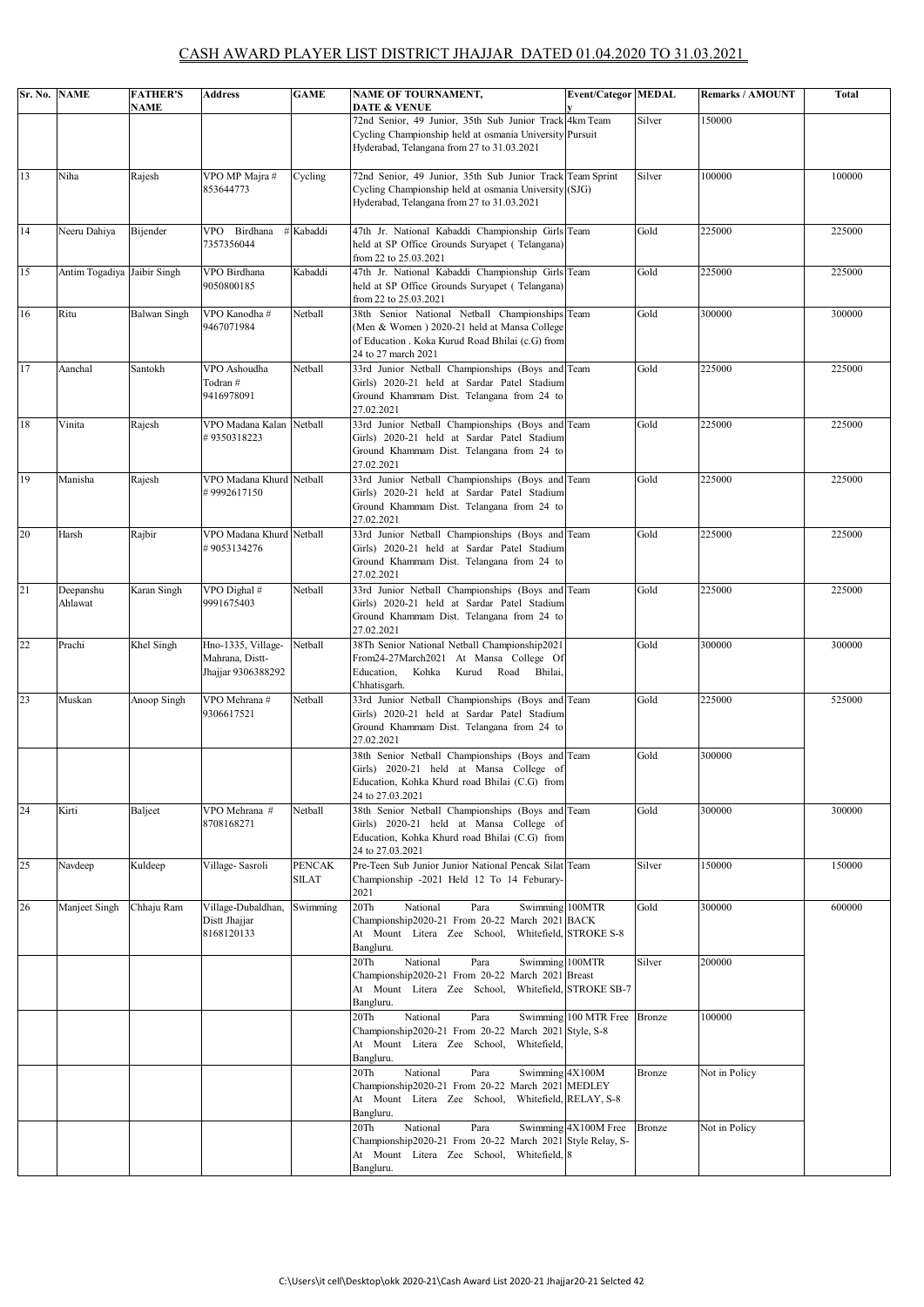## CASH AWARD PLAYER LIST DISTRICT JHAJJAR DATED 01.04.2020 TO 31.03.2021

|    | Sr. No. NAME       | <b>FATHER'S</b><br>NAME | <b>Address</b>                                             | <b>GAME</b>           | NAME OF TOURNAMENT,<br><b>DATE &amp; VENUE</b>                                                                                                                             | <b>Event/Categor MEDAL</b>    |               | Remarks / AMOUNT                                                                                                  | <b>Total</b> |
|----|--------------------|-------------------------|------------------------------------------------------------|-----------------------|----------------------------------------------------------------------------------------------------------------------------------------------------------------------------|-------------------------------|---------------|-------------------------------------------------------------------------------------------------------------------|--------------|
| 27 | Harsh              | Jaikanwar               | Village-Ukhal<br>Chana Distt-Jhajjar                       | Swimming              | 20Th<br>National<br>Para<br>Championship2020-21 From 20-22 March 2021 FREE STYLE,<br>At Mount Litera Zee School, Whitefield,<br>Bangluru.                                  | Swimming S-10 50MTR           | Gold          | 300000                                                                                                            | 800000       |
|    |                    |                         |                                                            |                       | 20Th<br>National<br>Para<br>Championship2020-21 From 20-22 March 2021 STYLE<br>At Mount Litera Zee School, Whitefield, RELAY, S-10<br>Bangluru.                            | Swimming 4X100M FREE Bronze   |               | Not in OCA                                                                                                        |              |
|    |                    |                         |                                                            |                       | 20Th<br>National<br>Para<br>Championship2020-21 From 20-22 March 2021 STROKE, S-10<br>At Mount Litera Zee School, Whitefield,<br>Bangluru.                                 | Swimming 100M BACK            | Gold          | 300000                                                                                                            |              |
|    |                    |                         |                                                            |                       | 20Th<br>National<br>Para<br>Swimming 4X100M<br>Championship2020-21 From 20-22 March 2021 MEDLEY<br>At Mount Litera Zee School, Whitefield, RELAY, S-10<br>Bangluru.        |                               | Bronze        | Not in Oca                                                                                                        |              |
|    |                    |                         |                                                            |                       | 20Th<br>National<br>Para<br>Championship2020-21 From 20-22 March 2021 STYLE, S-10<br>At Mount Litera Zee School, Whitefield,<br>Bangluru.                                  | Swimming 100M FREE            | Silver        | 200000                                                                                                            |              |
| 28 | Yogesh Dagar       | Joginder                | VPO Mehrana #<br>8950777288                                | Table Tennis          | Para Table Tennis National Championships 2020 SM6<br>held at Abhay Prasal Indoor M.P from 19 to<br>22.03.2021                                                              |                               | Bronze        | 100000                                                                                                            | 100000       |
| 29 | Mansi              | Satender                | Pana-Mundyan<br>Village-Dighal<br>Tehsil-Beri              | <b>VOLLEYBA</b><br>LL | Sub<br>43Rd<br>National<br>Junior<br>Volleyball 3RD<br>Championship-2021<br>Vellore<br>Tamilnadu<br>From 24 To 28 Febuery-2021                                             |                               | Bronze        | 50000                                                                                                             | 50000        |
| 30 | Priyanka           | Jasbir                  | VPO Chhara#<br>9416656188                                  | Wrestling             | Women<br>2021 Junior National<br>Wrestling 57kg<br>Championship Bellary Karnataka 19 to 21.03.2021                                                                         |                               | <b>Bronze</b> | 75000                                                                                                             | 75000        |
| 31 | Vikash             | Arjun                   | Village-Mandothi<br>8053216282                             | Wrestling             | 65Men Greeco Roman Style Senior National G/R 72KG<br>Wrestling Championship2021 From 20-21<br>February2021 At Lovely Rpofessional University,<br>Phagwara, Punjab.         |                               | Bronze        | Not in Policy (<br>this<br>weight<br>catgory<br>not<br>include in Olympic,<br>Commonwealth<br>and<br>Asain Games) | 225000       |
|    |                    |                         |                                                            |                       | Junior National Boys Greeco Roman Style 72KG.,<br>Wrestling Championship 2021 From 25-27 GREECO<br>March2021 At Sports Complex, Sec-42 Chd.                                | <b>ROMAN</b><br><b>STYLE</b>  | Gold          | 225000                                                                                                            |              |
| 32 | Ravinder           | Ramdhan                 | Village-Bhatehra<br>9992861131                             | Wrestling             | Junior National Boys Greeco Roman Style 60KG.<br>Wrestling Championship 2021 From 25-27 GREECO<br>March2021 At Sports Complex, Sec-42 Chd.                                 | <b>ROMAN</b><br><b>STYLE</b>  | Bronze        | 75000                                                                                                             | 75000        |
| 33 | Aman               | Sombir                  | Village-Biroher<br>9205570717                              | Wrestling             | 65Th Men Free Style Senior National Wrestling 57kg<br>Championship-Noida Utter Pardesh - 2021 23To<br>24 January -2021                                                     |                               | Silver        | 200000                                                                                                            | 200000       |
| 34 | Sumit Gulia        | Jagdish Gulia           | Village-Jharli                                             | Wrestling             | 65Th Men Free Style Senior National Wrestling 97kg<br>Championship-Noida Utter Pardesh - 2021 23To<br>24 January -2021                                                     |                               | Bronze        | 100000                                                                                                            | 100000       |
| 35 | Chirag Dalal       | Bhupender<br>Singh      | VPO Chhara #<br>8059682928                                 | Wrestling             | 2021 Sub-Jr. (Cadet) National Boys Greco Roman 80kg<br>Style Wrestling Championships Sports Complex<br>Sector-42 Chandigarh 25 to 27.03.2021                               |                               | Bronze        | 50000                                                                                                             | 50000        |
| 36 | Khushi             | Naveen                  | Village-Seria Teh-<br>Beri 9812617717                      | Wushu                 | 19Th Junior National Wushu Championship(Boys 52KG.<br>& Girls) 2021 From 10-15 March 2021 At Bhodia SANSHOU<br>Kheda<br>Stadium,<br>Bhodia<br>Kheda,<br>Fatehabad(Haryana) |                               | Silver        | 150000                                                                                                            | 150000       |
| 37 | Janandher          | Rajkapoor               | VPO Gawalison #<br>7056085988                              | Wushu                 | 19th Junior National Wushu Championships 52kg<br>(Boys & Girls) held at Bhoida Kheda Stadium,<br>Bhodia Kheda Fatehabad from 10th to 15.03.2021                            |                               | Bronze        | 75000                                                                                                             | 75000        |
| 38 | Priyanshi          | Ashwani                 | VPO Gawalison #<br>8607020386                              | Wushu                 | 20th Sub Junior National Wushu Championship 24kg<br>held at Thakur Vishwanath Sahdeo Indoor<br>Stadium, Ranchi Jharkhand from 21 to 26.03.2021                             |                               | Silver        | 100000                                                                                                            | 100000       |
| 39 | Kareena<br>Kaushik | Jaiparkash              | Village-Bhadana                                            | Wushu                 | 19Th Junior National Wushu Championship(Boys 3RD<br>& Girls) 2021 From 10-15 March 2021 At Bhodia<br>Kheda<br>Bhodia<br>Stadium,<br>Kheda,<br>Fatehabad(Haryana)           |                               | Bronze        | 75000                                                                                                             | 75000        |
| 40 | Meena              | Krishan                 | Village-Bupnia,<br>The-Badli, Distt-<br>Jhajjar 8059345811 | Kurash                | 10Th Senior National Kurash Championship 2020-78KG./WOME Silver<br>21, Dated 22-24 March2021, Pachmarchi, N<br>Hoshangabad(Mp)                                             |                               |               | 200000                                                                                                            | 200000       |
| 41 | Urvashi            | Kamar Sain              | VPO Machhrauli#<br>9799893093                              | Athletics             | 36th National Junior Athletics Championships at 800m<br>Guhwathi Assam from 6 to 10.02.2021                                                                                |                               | Bronze        | 75000                                                                                                             | 75000        |
| 42 | Deepak Singh       | <b>Balwan Singh</b>     | VPO Rohad #<br>8813936110                                  | Athletics             | 36th National SubJunior Athletics Championships 300m Boys U-<br>at Guhwathi Assam from 6 to 10.02.2021                                                                     | 16 years                      | Gold          | 150000                                                                                                            | 150000       |
| 43 | Kapil              | Sadhu Ram               | VPO Akheri<br>Madanpur#<br>9050336434                      | Athletics             | National<br>Sub<br>36th<br>Junior<br>Championships at Guhwathi Assam from 6 to U-16<br>10.02.2021                                                                          | Athletics Hammer Throw Bronze |               | 50000                                                                                                             | 50000        |